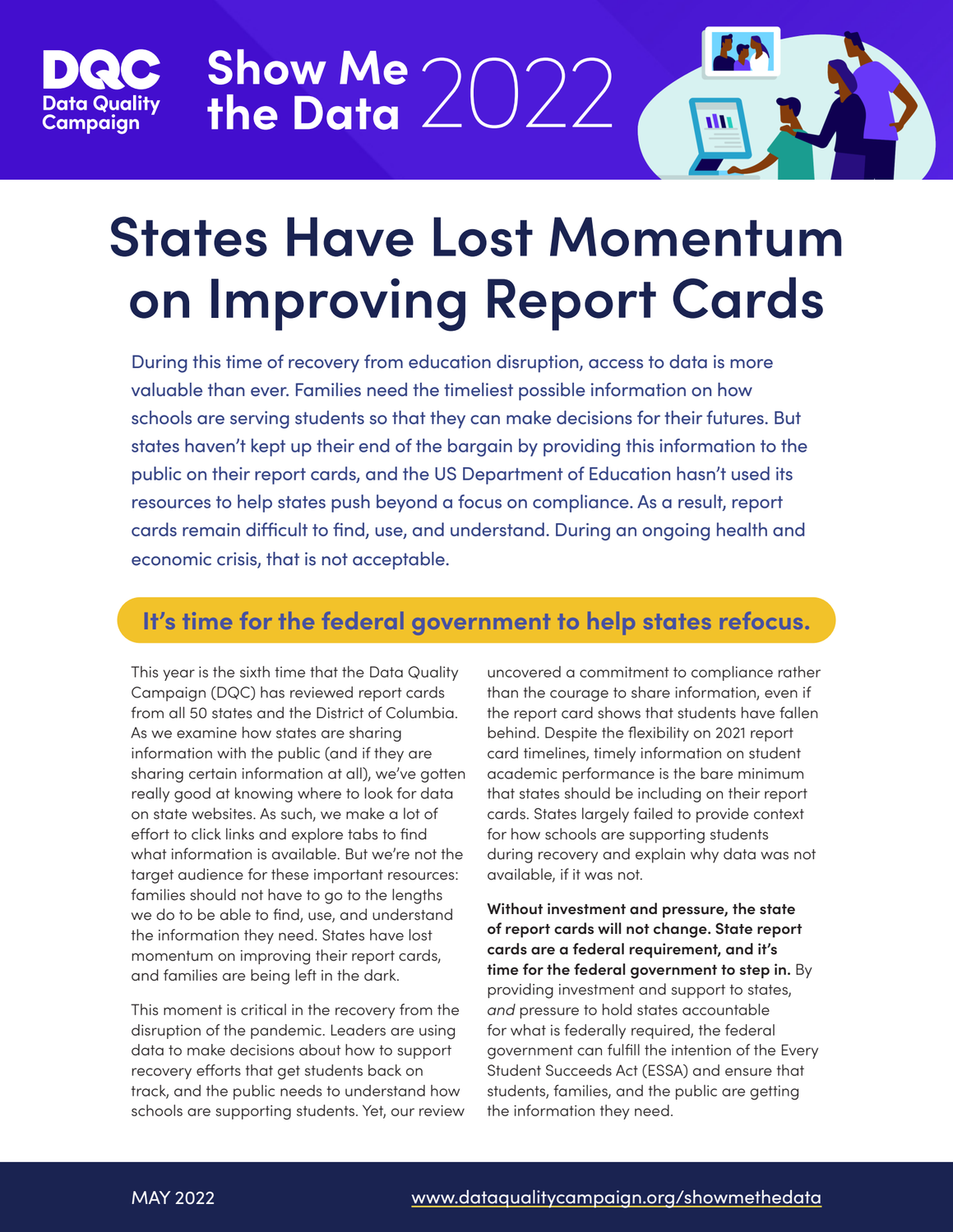

#### **After years of pressure and the requirement to break down data by all groups of students, report cards still lack this information.**

For more than two decades, states have been required to provide achievement data broken down by students' economic background, gender, race and ethnicity, English proficiency, disability status, and migrant status. In 2015, ESSA required that states add foster care, homeless, and military-connected status to their report cards. These requirements are far from new, yet too many states continually fail to include this information on their report cards—and in some particularly troubling cases, states have removed information that they once included.

The information that families need to understand and contextualize academic achievement does not change from year to year, and neither should the data they are able to find on state report cards. Yet, the student group information we were able to locate continues to be a moving target. Without this consistency, families cannot count on states to share the information they really need.

DQC's analysis of 2021 report cards found that only **28 states** disaggregated achievement data by **all federally required student groups—**an increase of three from 2019. While this increase seems like good news, the reality is that nine states added this information to their report cards while six states *removed* it. The table on this page details the number of states that added or removed achievement data for each student group between 2019 and 2021.

Not sharing data broken down by the five originally required groups is unacceptable. The federal government should hold states to the 20-year-old requirement that they share this data on their report cards *now*. And state ESSA plans have been in place for at least five years. If gathering and sharing data for these newer groups of students remains a barrier, federal leaders must provide support to states to help them accomplish it.

|                            |                                      | Number of states that:                                                     |                                                          |                                                            | Net change in number                                            |
|----------------------------|--------------------------------------|----------------------------------------------------------------------------|----------------------------------------------------------|------------------------------------------------------------|-----------------------------------------------------------------|
| <b>Student Group</b>       | Year first<br>required<br>by statute | <b>Included achievement</b><br>data for this group on<br>2021 report card* | <b>Added</b> data for<br>this group from<br>2019 to 2021 | <b>Removed data for</b><br>this group from<br>2019 to 2021 | of states including<br>data for this group<br>from 2019 to 2021 |
| Race and Ethnicity         | 2001                                 | 45                                                                         |                                                          | $\overline{4}$                                             | $\mathbf{O}$ <sub>3</sub>                                       |
| <b>Disability Status</b>   | 2001                                 | 46                                                                         |                                                          | 4                                                          | $\mathbf{O}$ <sub>3</sub>                                       |
| <b>English Proficiency</b> | 2001                                 | 46                                                                         |                                                          | $\overline{4}$                                             | $\mathbf{O}$ <sub>3</sub>                                       |
| Economic Background        | 2001                                 | 46                                                                         |                                                          | 4                                                          | $\mathbf{O}$ <sub>3</sub>                                       |
| <b>Homeless Status</b>     | 2015                                 | 36                                                                         | 5                                                        | $\overline{7}$                                             | $\mathbf{O}$ <sub>2</sub>                                       |
| Migrant Status**           | 2001                                 | 31                                                                         | 5                                                        | 6                                                          | $\mathbf{O}1$                                                   |
| Gender                     | 2001                                 | 37                                                                         | 5                                                        | 6                                                          | $\mathbf{O}$                                                    |
| <b>Foster Care Status</b>  | 2015                                 | 34                                                                         | 7                                                        | $\overline{7}$                                             | 0                                                               |
| Military-Connected Status  | 2015                                 | 35                                                                         | 10                                                       | $\overline{7}$                                             | ⊙3                                                              |

 *\*In 2020, statewide assessments were canceled due to COVID-19, and states were not required to include achievement data on their report cards. Some states included achievement data from previous years.*

*\*\*States that noted on their report card that they do not participate in the federal Migrant Education Program were omitted from these counts.*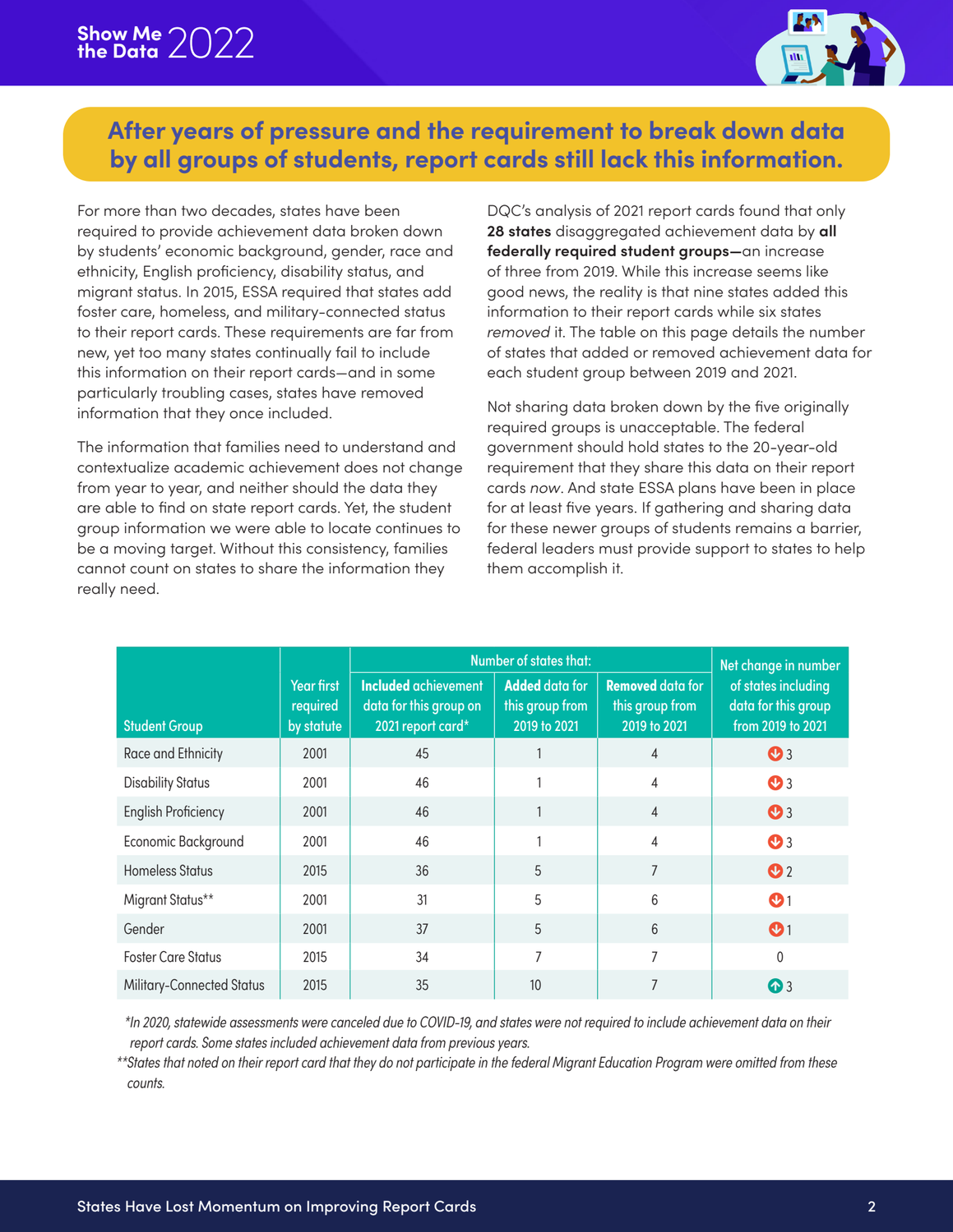

#### **Although most states have updated their report cards, many are missing key information about the 2020–21 school year.**

Report cards are meant to give families access to information about state, district, and school performance. However, too many states failed to include up-to-date information for these measures. States must prioritize including performance and progress data, including assessment and graduation rate data, on their report cards.

**Without up-to-date performance data, these resources are missing the critical information necessary for people to understand how schools are supporting students.** Worse, among the states that failed to include 2021 data, many provided data from inconsistent years—e.g., 2019 assessment data and 2020 high school graduation rates on their 2021 report card—asking users to make sense of a patchwork of information. Students and their families deserve more than outdated data or a scavenger hunt when trying to find information about their school's or district's progress.

#### **Of the 43 states that had already published 2021 report cards:\***

....... 8888888

**16 STATES** did not include **2021 assessment data.**



**25 STATES** did not include **2021 high school graduation rates.** 



**26 STATES** did not include **2020–21 chronic absenteeism data.**



 *\*As of February 10, 2022*